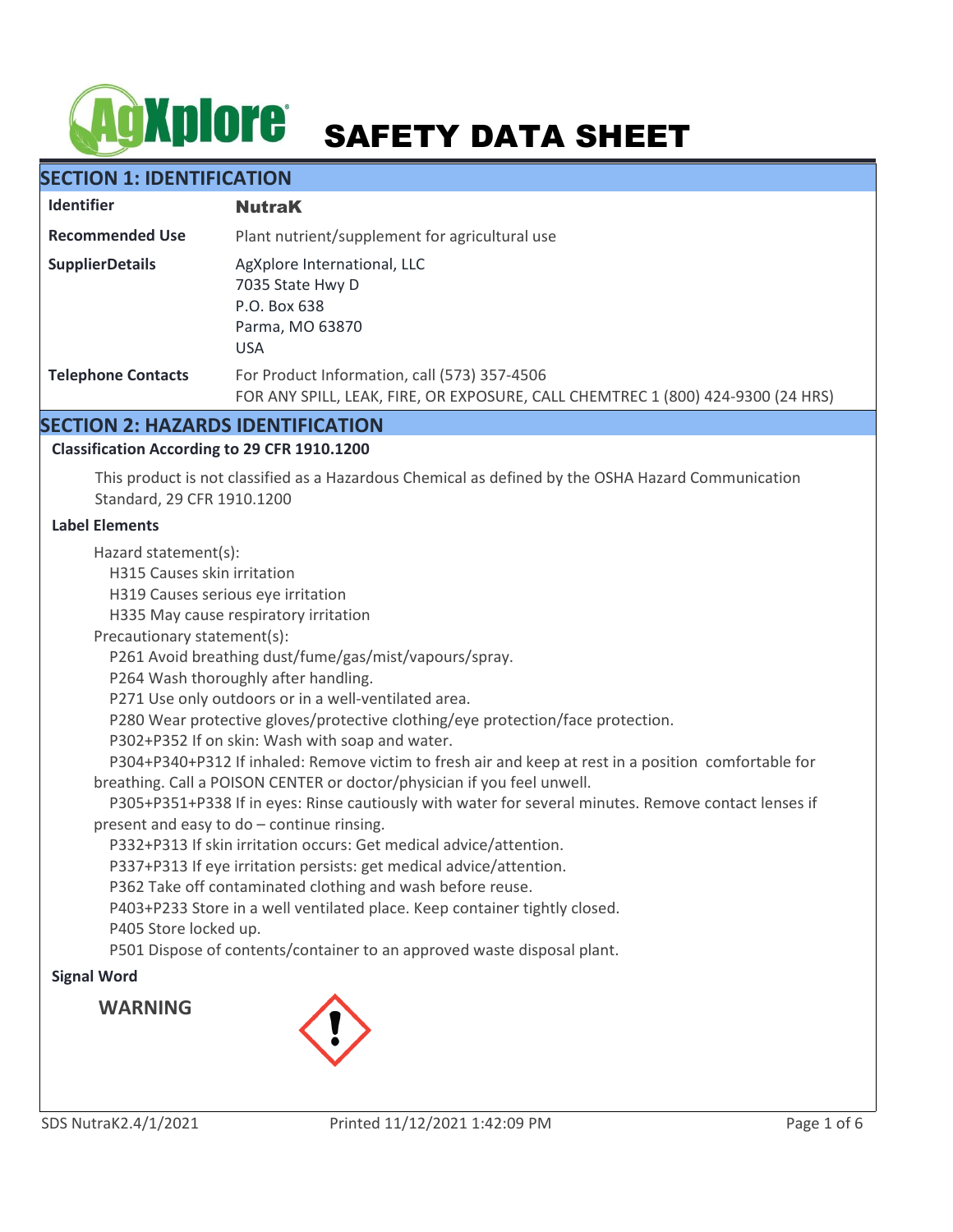# **KEEP OUT OF REACH OF CHILDREN**

### **Other Hazards**

No other known hazards.

| <b>SECTION 3: COMPOSITION</b> |                        |                   |           |  |  |
|-------------------------------|------------------------|-------------------|-----------|--|--|
|                               | <b>Ingredient Name</b> | <b>CAS Number</b> | Percent   |  |  |
|                               | Potassium Acetate      | $127 - 08 - 2$    | $>50.0\%$ |  |  |
|                               | Humic Acid             | 1415-93-6         | $>1.0\%$  |  |  |

## **SECTION 4: FIRST AID MEASURES**

#### **Description of First Aid Measures**

If symptoms occur, call a poison control center or doctor for treatment advice.

If in eyes: Hold eye open and rinse slowly and gently with water for 15-20 minutes. Remove contact lenses, if present, after the first 5 minutes, then continue rinsing eye.

If on skin: Take off contaminated clothing. Rinse skin immediately with plenty of water for 15-20 minutes.

If swallowed: Call a poison control center or doctor immediately for advice. Have person sip a glass of water if able to swallow Do not induce vomiting unless told to do so by a poison control center or doctor. Do not give anything by mouth to an unconscious person.

If inhaled: Move person to fresh air. If person is not breathing, call 911 or an ambulance, then give artificial respiration, preferably by mouth-to-mouth, if possible.

### **Most Important Symptoms and Effects Acute and Delayed**

Eyes: Contact may cause slight temporary eye irritation. Mist may cause irritation. Corneal injury is unlikely.

Skin: Prolonged contact is essentially nonirritating to skin, and is unlikely to result in absorption of harmful amounts. Repeat

### **Immediate Medical Attention and Special Treatment**

Treat symptomatically. Have container with you when seeking medical advice.

Note to physician: No specific antidote. Treat symptomatically and according to the condition of the patient.

# **SECTION 5: FIRE-FIGHTING MEASURES**

#### **Extinguishing Media**

Use water fog or fine spray, dry chemical fire extinguishers, carbon dioxide fire extinguishers, or foam. Do not use direct water stream, as this may spread the fire.

### **Special Hazards Arising from the Substance or Mixture**

Avoid inhaling the fumes.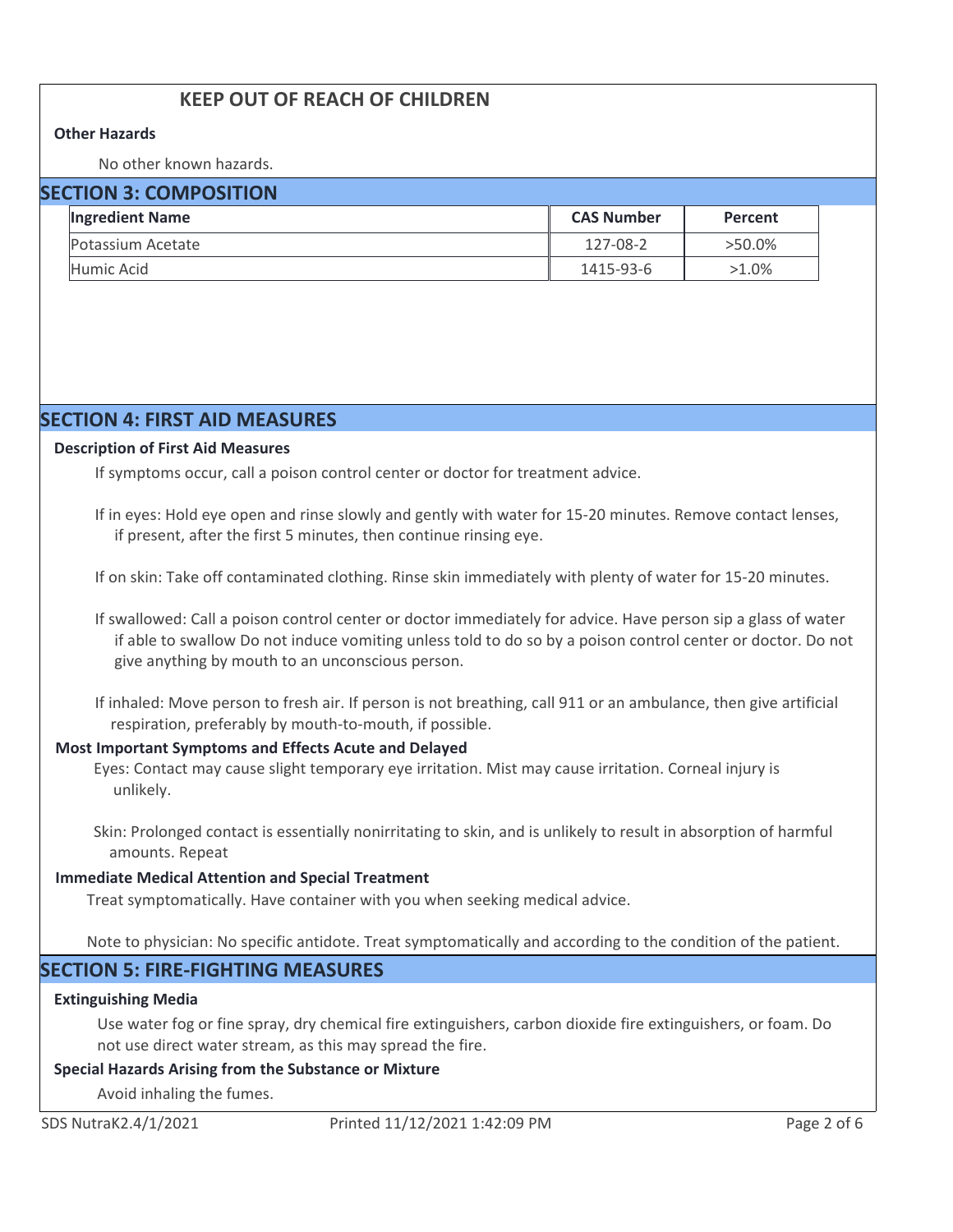### **Special Protective Equipment and Precautions for Firefighters**

Wear positive-pressure self-contained breathing apparatus (SCBA) and protective fire-fighting gear. If protective equipment is not available or is not used, fight fire from a protected location or safe distance.

Consider the use of unmanned hose holders or monitor nozzles. Keep people away. Isolate the fire and deny unnecessary entry. Move container from fire area if this is possible without hazard.

Immediately withdraw all personnel from the area in case of rising sound from venting safety devices or discoloration of the container. Use water spray to cool fire exposed containers and fire affected zone until fire is out and the danger of reignition has passed.

## **SECTION 6: ACCIDENTAL RELEASE MEASURES**

### **Personal Precautions Protective Equipment and Emergency Procedures**

Avoid inhalation of vapors, dusts, and spray mist. Avoid contact with skin and eyes. Spilled material may cause a slipping hazard. Use appropriate personal protective equipment (see section 8).

### **Environmental Precautions**

Prevent further spillage if safe to do so. Prevent from entering into soil, ditches, sewers, waterways, and/or groundwater.

### **Methods and Materials for Containment and Cleanup**

Contain spilled material if possible. Absorb with inert material and dispose of in accordance with applicable regulations. See additional information in Section 13 Disposal Considerations.

## **SECTION 7: HANDLING AND STORAGE**

### **Advice on Safe Handling**

Wear protective equipment. Avoid contact with eyes, skin, and clothing. Do not eat, drink, or smoke while handling this product. Ensure adequate ventilation. Avoid inhalation of dusts, vapors, or spray mist. Avoid prolonged exposure. Wash hands thoroughly after handling.

#### **Conditions for Safe Storage**

Store in original container. Do not freeze. Store away from direct sunlight or ultraviolet light. Store in a dry place. Do not reuse empty container. Do not allow water to be introduced into container. Do not contaminate water, food, or feed by storage or disposal.

# **SECTION 8: EXPOSURE CONTROLS/PERSONAL PROTECTION**

### **Control Parameters**

No TLV/PEL listings for this mixture.

Appropriate engineering controls: Provide adequate ventilation. Provide eyewash station and safety shower.

### **Exposure Controls**

Personal Protective Equipment: Wear splashproof goggles or shielded safety glasses, chemical-resistant gloves, long pants, long-sleeved shirt, shoes plus socks, and a chemical-resistant apron.

| <b>SECTION 9: PHYSICAL AND CHEMICAL PROPERTIES</b> |                       |                        |  |                                  |                        |  |
|----------------------------------------------------|-----------------------|------------------------|--|----------------------------------|------------------------|--|
|                                                    | <b>Physical State</b> | Liquid                 |  | <b>Evaporation Rate</b>          | Not established        |  |
|                                                    | Appearance/Color      | Dark Brown             |  | Specific Gravity (H2O = $1.0$ )  | 1.41                   |  |
|                                                    | Odor                  | Mild Odor              |  | Solubility in Water (by Weight)  | Dispersible            |  |
|                                                    | <b>Odor Threshold</b> | No test data available |  | <b>Autoignition Temperature</b>  | No test data available |  |
|                                                    | pH                    | $8.5 - 9.5$            |  | <b>Decomposition Temperature</b> | No test data available |  |
|                                                    | <b>Freezing Point</b> | 32 °F                  |  | <b>Viscosity</b>                 | Not available          |  |
|                                                    | <b>Flash Point</b>    | Closed Cup 102 °C      |  | <b>Liquid Density</b>            | 11.75 lbs/gal          |  |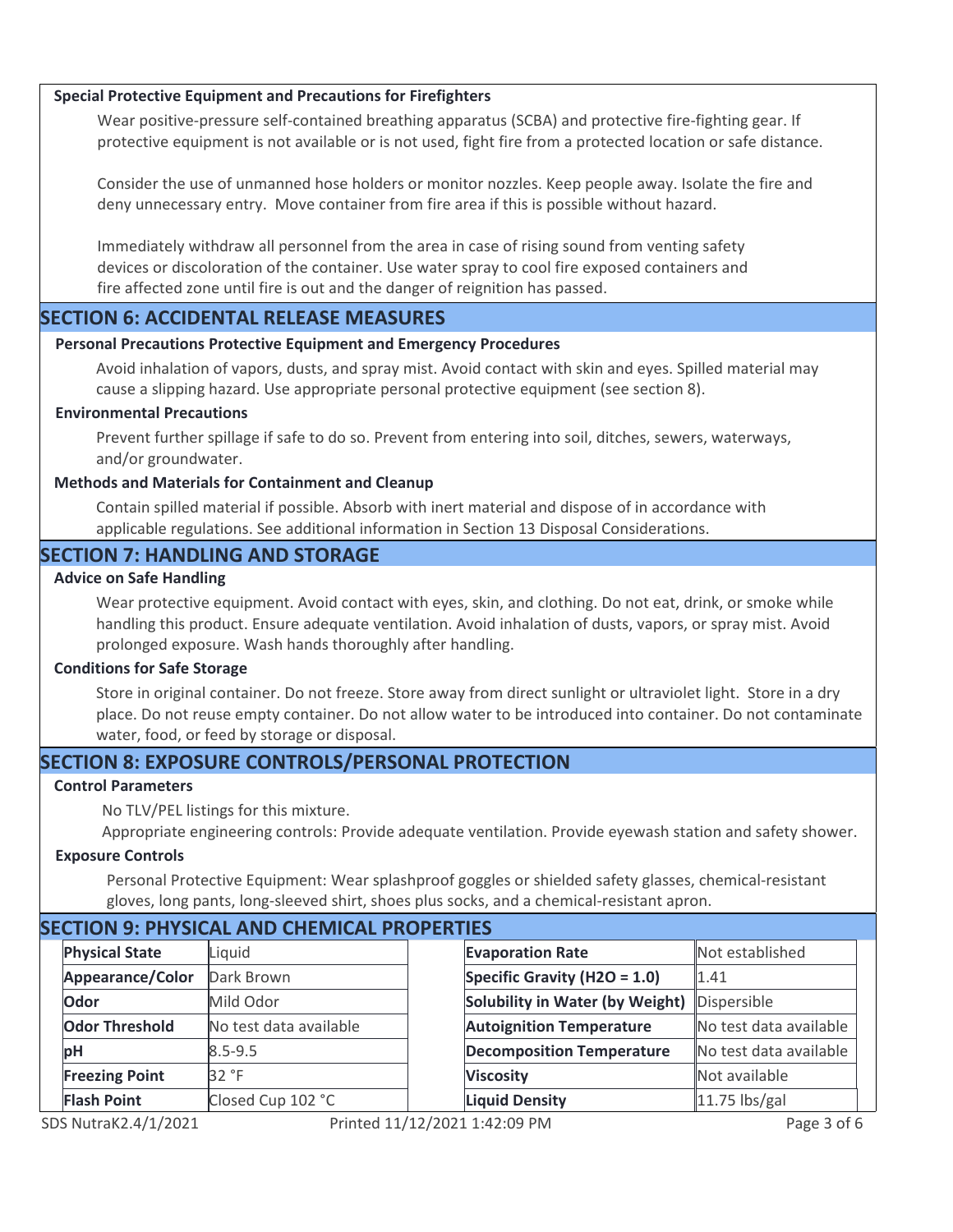| <b>Vapor Pressure</b> | No test data available |
|-----------------------|------------------------|
|-----------------------|------------------------|

# **SECTION 10: STABILITY AND REACTIVITY**

Closed Cup 102 °C

# **Reactivity**

Stable. No dangerous reaction potential known under normal conditions of use.

**Flash Point Liquid Density** 11.75 lbs/gal

# **Chemical Stability**

Stable under normal temperature and storage conditions.

# **Possibility of Hazardous Reactions**

Stable under normal conditions.

# **Conditions to Avoid**

Avoid exposure to strong oxidizers, strong bases, and strong acids. Avoid extreme heat, open flame, sparks, and other sources of ignition.

# **Incompatible Materials**

Strong acids, strong bases, and strong oxidizers.

# **Hazardous Decomposition Products**

Decomposition products depend upon temperature, air supply, and the presence of other materials. Decomposition products may include, but are not limited to: aldehydes, alcohols, esters, and organic acids.

# **SECTION 11: TOXICOLOGICAL INFORMATION**

# **Information on Toxicological Effects**

Routes of Exposure: Eye contact: May cause irritation. Skin contact: Can be absorbed, may cause irritation. Inhalation: Unknown. Ingestion: Unknown.

Exposure symptons: Eye irritation: stinging, tearing, redness, swelling, and blurred vision. Skin irritation: Burning and skin damage. Allergic skin reaction: Redness and rash.

Acute and Chronic effects: Contact may irritate or burn eyes. Components may be absorbed into the body through the skin. Prolonged inhalation may be harmful. Prolonged exposures may cause chronic effects.

Acute Toxicity:

Oral: N/A

Dermal: N/A

Eye damage/eye irritation: May cause slight temporary eye irritation. Mist may cause eye irritation. Skin corrosion/irritation: N/A

Carcinogenicity: N/A

# **SECTION 12: ECOLOGICAL INFORMATION**

# **Ecotoxicity**

This product is not classified as environmentally hazardous.

Aquatic Acute Toxicity: EC50 Algae: N/A LC50 Crustacea: N/A LC50 Fish: N/A

# **Persistence and Degradability**

Material is readily biodegradable.

# **Bioaccumulative Potential**

No data available.

# **Mobility in Soil**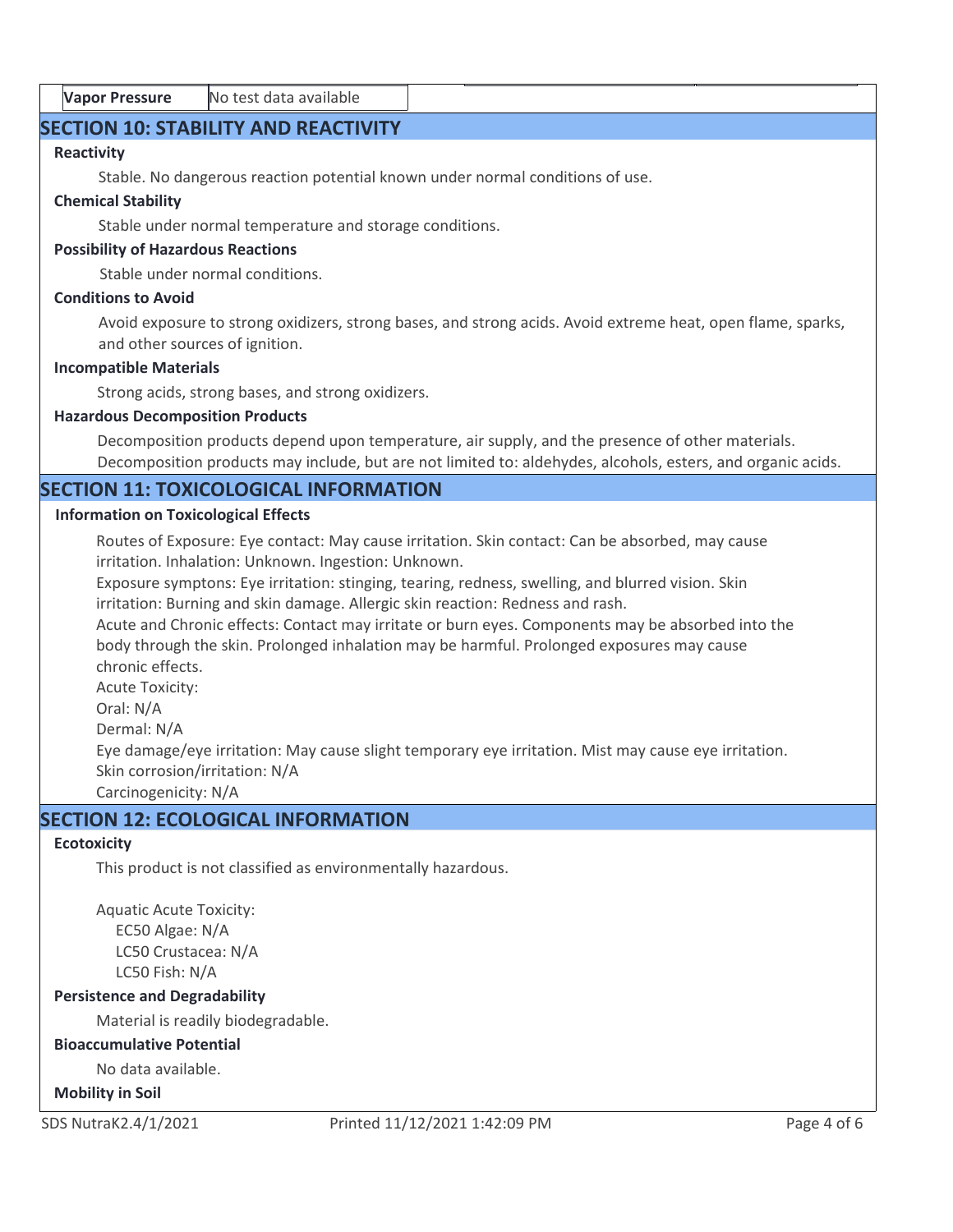### **Other Adverse Effects**

No other known adverse effects.

# **SECTION 13: DISPOSAL CONSIDERATIONS**

### **Waste Treatment Methods**

Do not reuse empty container. Triple rinse, then offer for recycling or disposal in a sanitary landfill, or by other means in accordance with local, state, and federal regulations.

Dispose of waste materials at an approved waste disposal facility. Do not dump material in sewer or any body of water, or on the ground.

# **SECTION 14: TRANSPORT INFORMATION**

### **Transportation**

DOT Non-Bulk: Not Regulated

DOT Bulk: Not Regulated

# **SECTION 15: REGULATORY INFORMATION**

### **Safety, Health, and Environmental Regulations**

NFPA Hazard Rating: (0 = Least, 1= Slight, 2=Moderate, 3=High, 4= Severe)

- 0 Health
- 1 Fire
- 0 Reactivity

SARA Title III Hazard Notification and Reporting:

 Section 302 Extremely Hazardous Substances: This product is not known to contain any Extremely Hazardous Substances.

Sections 311 and 312 Hazard Categories:

Immediate (Acute) Health Hazard: No

Delayed (Chronic) Health Hazard: No

Fire Hazard: No

Reactive Hazard: No

Sudden Release of Pressure Hazard: No

 Section 313 Toxic Chemical Release: This product does not contain any chemical components that exceed the threshold reporting quantities in Section 313.

CERCLA Hazardous Substances List (40 CFR 302.4): Not listed

U.S. Toxic Substances Control Act (TSCA): All components of this product are on the TSCA Inventory or are exempt from TSCA Inventory requirements under 40 CFR 720.30

# **SECTION 16: OTHER INFORMATION**

4/1/2021 Date Superseded 1/15/2016 **Date Created**

**VersionName** NutraK2

**Change Notes**

re-authored in new SDS system

**Disclaimer**